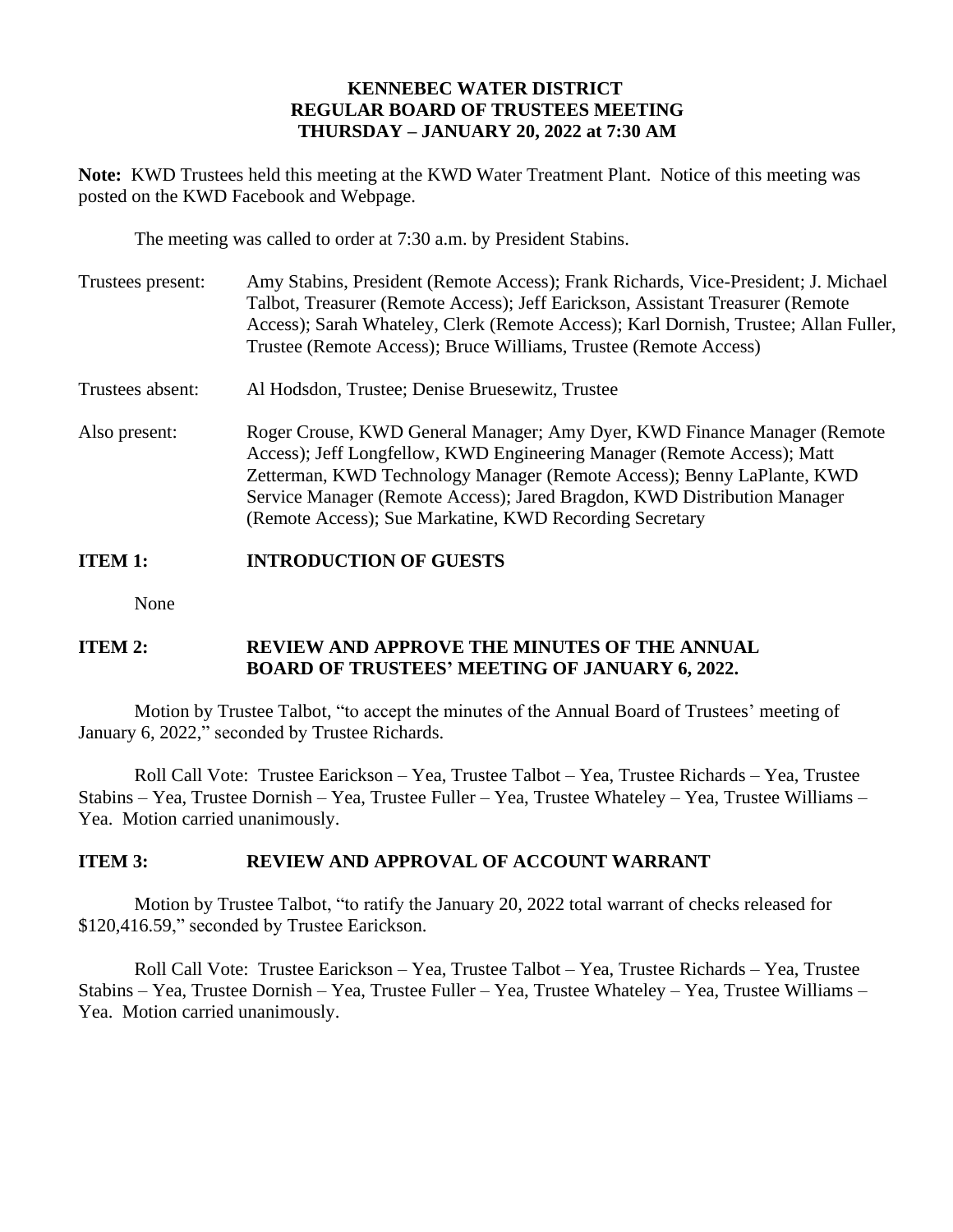#### **ITEM 4: APPROVALS/MOTIONS NEEDED**

#### **A. Courtesy Boat Inspection Payment Approval**

The Trustees were provided with a request to reimburse the China Region Lakes Alliance (CRLA) for a portion of the cost for the 2021 Courtesy Boat Inspection program which utilizes summer workers (typically students) to inspect watercraft at the boat launches on China Lake, Three Mile Pond, and Webber Pond for plant matter to reduce the risk of invasive species entering the lakes.

Motion by Trustee Richards, "to authorize a contribution of \$8,000.00 to the China Region Lakes Alliance for the 2021 Courtesy Boat Inspection program," seconded by Trustee Earickson.

Trustee Stabins mentioned that she was recently thanked by a CRLA representative for KWD's continued support of this program. Trustee Richards commented on the importance of this program, as the introduction of an invasive species could be detrimental to a lake for years.

Roll Call Vote: Trustee Earickson – Yea, Trustee Talbot – Yea, Trustee Richards – Yea, Trustee Stabins – Yea, Trustee Dornish – Yea, Trustee Fuller – Yea, Trustee Whateley – Yea, Trustee Williams – Yea. Motion carried unanimously.

#### **B. Approval of Agreement with ReVision Energy**

The Trustees were provided with a Letter of Intent and Exclusivity Agreement between KWD and ReVision Energy, Inc. regarding the possibility of constructing a solar array at KWD's Water Treatment Plant and a request for authorization to execute this agreement. The Board members discussed this potential project, and a motion was proposed.

Motion by Trustee Richards, "to authorize the Letter of Intent and Exclusivity Agreement between KWD and ReVision Energy, Inc." seconded by Trustee Earickson.

Roll Call Vote: Trustee Earickson – Yea, Trustee Talbot – Yea, Trustee Richards – Yea, Trustee Stabins – Yea, Trustee Dornish – Yea, Trustee Fuller – Yea, Trustee Whateley – Yea, Trustee Williams – Yea. Motion carried unanimously.

#### **ITEM 5: GENERAL MANAGER'S REPORT**

The Trustees were provided with the General Manager's report, and a brief review was conducted by Mr. Crouse.

In addition to his report, the Trustees were provided with a timeline of major construction projects, funding determinations, and rate case activities for the first two quarters of 2022 which will need decisions and actions by the Board. Mr. Crouse reviewed these projects and timeline. At today's meeting, a decision was made to hold the public hearing for the upcoming rate increase on May 17, 2022 at 7:00 p.m. with the venue yet to be determined.

The Trustees discussed the pending agreement with Comprehensive Land Technologies, Inc. (CLT) who will conduct the tree harvest in the China Lake South Narrows Peninsula, and a motion was proposed.